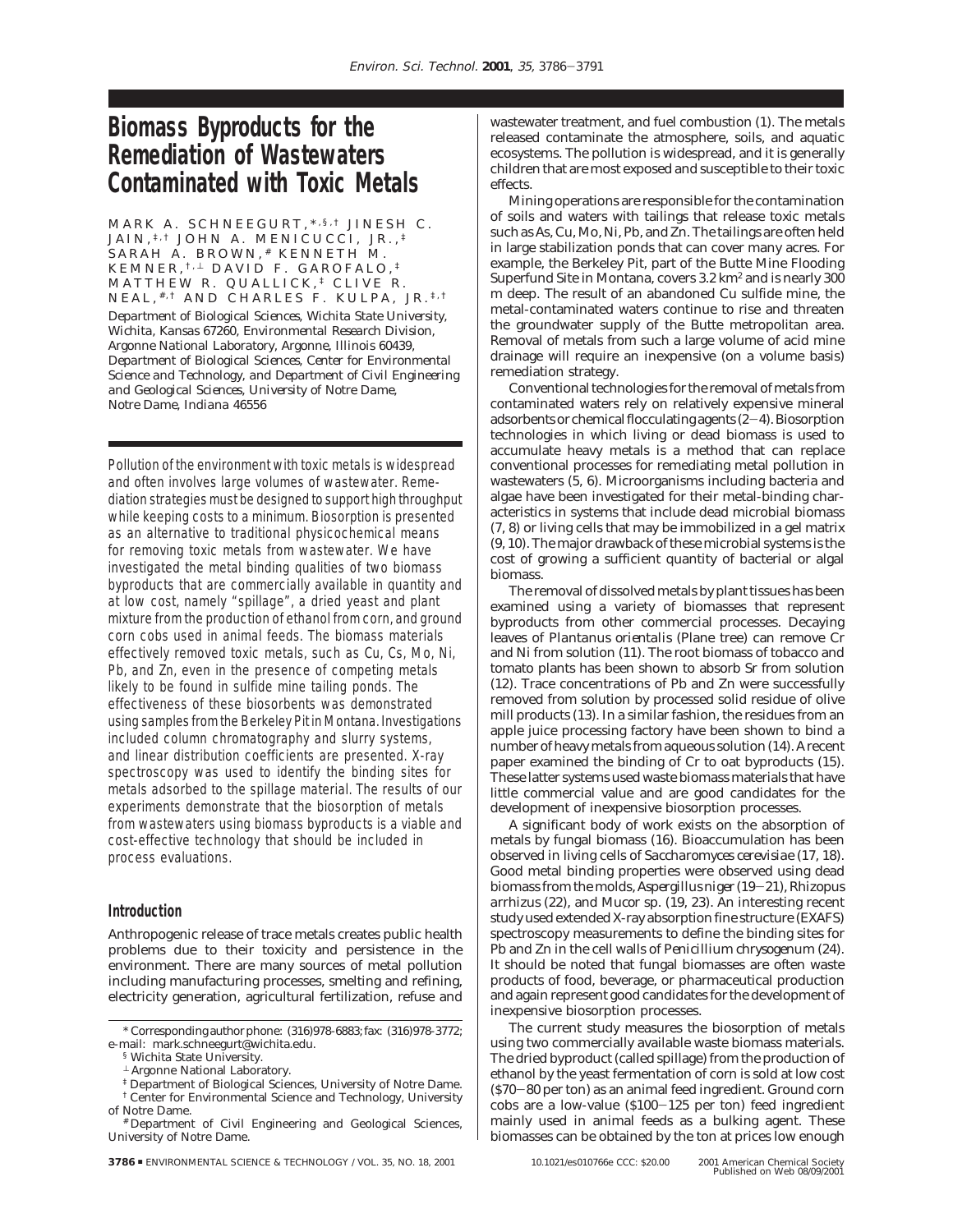to make them viable alternatives for the binding of metals from wastewaters. The current study investigates the binding of As, Cu, Mo, Ni, Pb, and Zn as nitrate salt solutions and within mixtures of artificial and actual mine wastewaters using column and slurry methods. In addition to these elements, Cs was studied to extend this research into the area of radionuclide remediation. Wastewaters generated by the production of fissionable materials at the Hanford site and others are rich in Cs that often represents the majority of the radioactivity in these wastewaters.

# **Experimental Section**

**Preparation of Metal Solutions.** Metal solutions of the appropriate concentrations were prepared from 500 ppm analytical standards (Inorganic Ventures Inc., Lakewood, NJ) in type I deionized water as nitric acid mixtures. Ultrapure  $16$  N HNO<sub>3</sub> was prepared through a double distillation process in-house and used as the stock for these experiments. A synthetic mine wastewater solution was designed to simulate the concentrations and pH of nonheavy metals in wastewater from a Canadian Cu mine (Table 2; J. K. Rigby, Jr., personal communication). Another type of synthetic mine wastewater was modeled after wastewater samples from the Berkeley Pit in Montana (*25*). The metals of interest (i.e., As, Cs, Cu, Mo, Ni, Pb, and Zn) were then added to these background solutions. The pH of all of the metal solutions was brought to approximately 3.5 using ultrapure nitric acid. The concentrations of metals in the final solutions were determined by inductively coupled plasma-mass spectroscopy (ICP-MS).

**Preparation of Biomass.** Spillage is a byproduct from the commercial production of ethanol through the brewers' yeast fermentation of corn. The material is dried to 10% moisture at 200 °C. Spillage was obtained from New Energy Company of Indiana (South Bend, IN). It is a mixture of yeast and higher plant biomass that is low in metals (1000-2000 ppm of Na, Mg, and Ca; 10-100 ppm of Mn, Fe, Zn, Sn; less than 10 ppm of the other 60 elements measured). Spillage (approximately 20 g dry weight) was packed into a chromatography column (v.i.) and then washed with deionized water to remove fines and soluble materials. The column was then washed with  $4\times250$ -mL aliquots of deionized water. Only small amounts of metals (<1 ppm) eluted during these washes, and the final pH of the eluate was 3.5-4.1.

The second biomass tested, ground corn cob material, showed a low metal content similar to that seen for the spillage. Corn cob biomass was ground in-house at Sauder Feeds, Inc. (Grabill, IN). The coarsely ground corn cobs were first sieved (2 mm mesh size) to remove remaining kernels and larger debris. The ground corn cobs (approximately 13 g dry weight) were then washed with  $4 \times 250$ -mL aliquots of deionized water as a slurry with stirring and then collected by vacuum filtration through a glass microfiber filter (2.5  $\mu$ M; Whatman; GF/D) in a Büchner funnel. Only small amounts of metals (<1 ppm) eluted during these washes and the pH of the eluate stabilized between 6 and 7.

In all cases, glassware and plasticware were prewashed with dilute  $H_2SO_4$  solution (pH  $\leq$  2). Contact with metal tools or surfaces was strictly avoided, and only type I water was used.

**Column Chromatography.** Simple columns were constructed using the barrel of a 60-mL syringe fitted with a valve on the tip. A small amount of glass wool was packed into the bottom of the syringe, and the biomass was added. Spillage material could be washed easily in the syringe column and was tamped down with the syringe piston following the first and second 250-mL aliquots of distilled water wash. The corn cob material was prewashed as above before packing into the syringe column. The system was run as an open chromatography column at a flow rate of 1 mL min<sup>-1</sup>. An aliquot of metal solution (generally 60 mL) was added to the

| <b>TABLE 1. Retention of Metals by Biomass Chromatograph Columns</b> |                   |                   |                     |                   |                                                    |                      |                   |                    |
|----------------------------------------------------------------------|-------------------|-------------------|---------------------|-------------------|----------------------------------------------------|----------------------|-------------------|--------------------|
|                                                                      |                   |                   |                     |                   | concentration of metals (ppm $\pm$ SE [ $n = 2$ ]) |                      |                   |                    |
| sample                                                               | á                 |                   | ā                   | ⋚                 | δ                                                  | Ξ                    | P,                | $\overline{1}$     |
|                                                                      |                   |                   |                     | Spillage          |                                                    |                      |                   |                    |
| in water                                                             | $52.90 \pm 4.73$  | $78.85 \pm 7.92$  | $10.52 \pm 0.04$    |                   | $07.03 \pm 0.58$                                   | $107.29 \pm 0.98$    | $12.47 \pm 0.03$  | $104.92 \pm 1.24$  |
| in synthetic wastewater                                              | $39.73 \pm 5.23$  | $46.25 \pm 0.29$  | $98.69 \pm 1.44$    |                   | $10.43 \pm 1.14$                                   | $70.79 \pm 5.78$     | $107.03 + 2.27$   | $76.60 \pm 5.57$   |
| heavy metals mix                                                     | $56.58 \pm 2.24$  |                   | $103.81 \pm 2.67$   |                   | $04.04 \pm 0.37$                                   | 73.78 $\pm$ 4.41     | $105.85 \pm 1.74$ | $83.91 \pm 4.59$   |
| Montana mix                                                          | $24.30 \pm 0.01$  |                   | 990.96 $\pm$ 44.73  | $276.14 \pm 7.46$ |                                                    |                      | $31.01 + 0.81$    | $720.01 \pm 5.79$  |
| Berkeley pit                                                         | $13.06 \pm 1.57$  | $1.92 \pm 0.22$   |                     |                   | $2.99 \pm 0.48$                                    | $548.40 \pm 100.09$  | $19.80 \pm 0.03$  |                    |
|                                                                      |                   |                   |                     | Corn Cob          |                                                    |                      |                   |                    |
| in water                                                             | $114.92 \pm 1.07$ | $161.54 \pm 0.00$ | $161.50 \pm 0.03$   |                   | $120.95 \pm 2.60$                                  | $161.51 \pm 0.00$    | $161.13 \pm 0.41$ | $161.30 \pm 0.06$  |
| in synthetic wastewater                                              | $90.31 \pm 0.65$  | $141.14 \pm 0.35$ | $161.48 \pm 0.01$   |                   | $161.51 \pm 0.00$                                  | $161.43 \pm 0.00$    | $161.52 \pm 0.02$ | $160.59 \pm 0.06$  |
| heavy metals mix                                                     | $113.12 \pm 1.51$ |                   | $161.43 \pm 0.09$   |                   | $161.48 \pm 0.05$                                  | $159.24 \pm 1.72$    | $161.49 \pm 0.05$ | $159.16 \pm 0.86$  |
| Montana mix                                                          | $14.90 \pm 0.77$  |                   | $1426.49 \pm 33.96$ |                   |                                                    |                      | $32.21 \pm 0.04$  | $186.14 \pm 11.18$ |
| Berkeley pit                                                         | $16.38 \pm 0.87$  | $4.12 \pm 0.23$   |                     |                   | $5.92 \pm 0.47$                                    | $1887.47 \pm 230.67$ | $29.95 \pm 0.49$  |                    |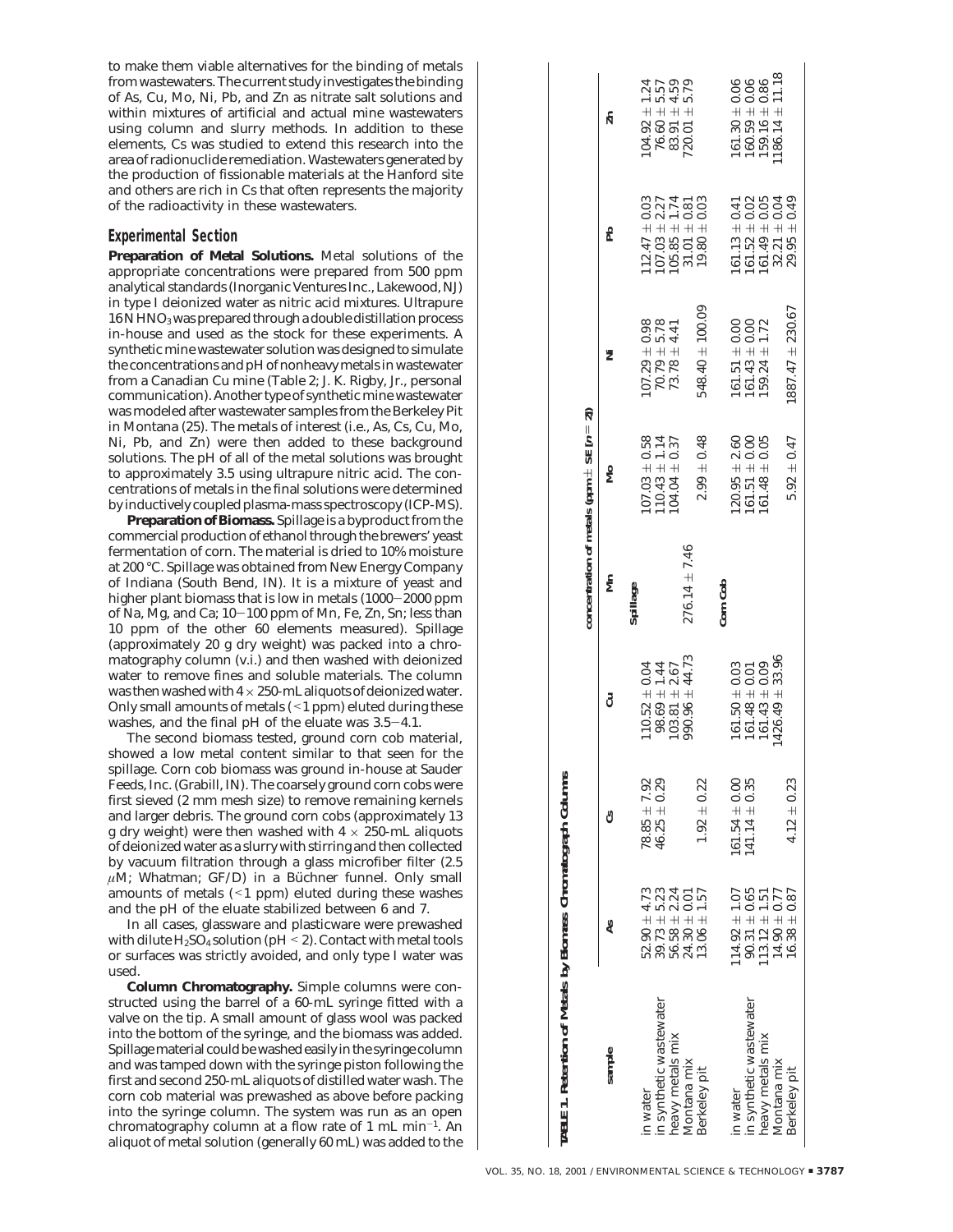## **TABLE 2. Composition of Wastewater Mixtures**

|                      | concentration of metals (ppm) |    |     |    |     |     |     |     |    |      |      |    |     |
|----------------------|-------------------------------|----|-----|----|-----|-----|-----|-----|----|------|------|----|-----|
| sample               | Al                            | As | Cа  | Cs | Cu  | Fe  | Mq  | Mn  | Mo | Na   | Ni   | Pb | Zn  |
| Canadian wastewater  |                               |    | 37  | O  |     |     |     |     |    | 770  |      |    | 0   |
| synthetic wastewater |                               |    | 40  | 0  |     | 5   | 10  |     |    | 1000 |      | O  | 0   |
| heavy metals mix     |                               | 50 | 0   | 0  | 50  | 0   |     | 0   | 50 |      | 50   | 50 | 50  |
| Montana mix          |                               | 10 |     | 0  | 500 | 0   |     | 200 |    |      |      | 10 | 500 |
| Berkeley pit         | 224                           |    | 379 |    | 241 | 466 | 532 | 216 | 6  | 499  | 1029 | 10 | 667 |

column, and eluate samples (10 mL) were collected for analysis by ICP-MS. All column experiments were performed at least twice. Void volumes were determined by following the passage of a highly colored potassium dichromate solution through triplicate columns.

**Slurries.** The binding of metals from solution by biomass was studied in laboratory slurry systems. Biomass materials were processed and washed as described above. Beakers (600 mL) were suspended above the surfaces of magnetic stirrers to limit heat transfer. Washed biomass (approximately 10 g dry weight) was suspended in 250 mL of 500 ppm target metal solutions, and samples (10 mL) were taken for analysis by ICP-MS. In some cases, after stirring for 72 h, the biomass was collected by vacuum filtration or centrifugation, washed with 250 mL of deionized water, and resuspended in 250 mL of deionized water, and the release of bound metals followed (10-mL aliquots) while stirring over the subsequent 72 h.

**ICP-MS Analysis.**Dried biomass materials were powdered in an agate mortar and pestle, and 0.5 g aliquots were placed in 15-mL screw capped Teflon beakers. Three milliliters of concentrated (16 N) HNO3 and 2 mL of 29 N HF were added to the sample, and the beaker was held at 100 °C overnight and then evaporated to dryness. The dried material was treated with 2 mL of 16 N HNO<sub>3</sub> followed by 25 drops of 60%  $H<sub>2</sub>O<sub>2</sub>$  and then evaporated to incipient dryness. After three repetitions of the HNO<sub>3</sub>/H<sub>2</sub>O<sub>2</sub> treatment, the samples were dried and allowed to cool before being dissolved and brought to approximately 50 g with  $0.3$  N aqueous  $HNO<sub>3</sub>$ . Column eluate fractions were diluted with  $0.3$  N aqueous  $HNO<sub>3</sub>$  to bring the concentrations of metals into the ppb range prior to analysis.

A VG Elemental PlasmaQuad (model PQ2STE+) ICP-MS was used for all data acquisition. Single element standard solutions (Inorganic Ventures Inc., Lakewood, NJ) were utilized to prepare calibration and internal standard solutions. Analyses were performed using an external calibration procedure, and internal standards were included for matrix and instrumental drift corrections. For data reduction, the raw intensities were corrected for background counts, instrumental drift, matrix effects, and wherever applicable for molecular interferences. Procedural blanks were analyzed to check for any contribution from the reagents, but these were always negligible.

**X-ray Spectroscopy.** X-ray absorption fine structure (XAFS) spectroscopy measurements at the Cu K, Zn K, and Pb L-III absorption edges were made in the fluorescent mode (*26*) on spillage samples exposed to Cu, Zn, and Pb solutions as described above. Transmission XAFS (*26*) measurements also were made of each constituent element in its oxide and sulfide forms as standards to simulate coordination of each element to oxygen and sulfur, respectively. The Cu K-edge measurements were made at the Materials Research Collaborative Access Team (MRCAT) insertion device beamline of the Advanced Photon Source at Argonne National Laboratory (*27*). The Zn K-edge and Pb L-III-edge measurements were made at the National Synchrotron Light Source, National Institute of Standards and Technology (NIST) X23A2 beamline at Brookhaven National Laboratory.

For the experiments performed at the MRCAT beamline, the undulator gap was tapered (∆*E* ∼ 1 keV) and scanned, while a double crystal silicon [111] monochromator was used to select the X-ray energy. Higher order harmonics were removed with a harmonic rejection mirror. The  $I_0$  ion chamber was filled with a nitrogen/helium (10/90) gas mixture. The transmission and fluorescence ion chambers were filled with free-flowing Ar at atmospheric pressure. Linearity tests (*28*) were performed on all samples and indicated less than 0.3% nonlinearity in the experimental setup for a 50% attenuation of the incident X-ray beam intensity. All measurements were repeated at least three times, and the resulting  $\chi$ (k) data were averaged.

For the experiments performed at the NIST beamline, a double crystal silicon [220] monochromator was used to select the X-ray energy. No harmonic rejection was used for these experiments. The  $I_0$  ion chamber was filled with free-flowing nitrogen at atmospheric pressure. The transmission and fluorescence ion chambers were filled with free-flowing Ar at atmospheric pressure. Linearity tests (*28*) were performed on all samples and indicated less than 0.5% nonlinearity in the experimental setup for a 50% attenuation of the incident X-ray beam intensity. All measurements were repeated at least three times, and the resulting  $\chi$ (k) data were averaged. Due to the relatively low concentration of Zn and Pb in the biomass samples, and hence the low signal-to-noise ratio of the XAFS signal, measurements were repeated 30 and 60 times for the Zn and Pb samples, respectively, and the data were merged. MacXAFS analytical software (v4.0 (*29*)) was used in this study.

The EXAFS data were subjected to established analysis procedures (*30*) which included the normalization of the extended fine structure to the absorption edge step energy and height, removal of a nonoscillatory background curvature, conversion to photoelectron wave vector (k) space, and Fourier transformation to radial coordinates. In this later form, the data can be interpreted similarly to a radial distribution function where the centroid of the Fourier peak corresponds to the average bond distance (uncorrected for an electron phase shift) and where the amplitude and width of the peak corresponds to the coordination and atomic disorder of the atomic shells contributing to the peak. To obtain quantitative measurement of the average nearneighbor environment around each constituent element (Cu, Pb, or Zn), the nearest neighbor Fourier peak, appearing between 1 and 2 Å, was Fourier-filtered to k-space and fitted using parametrized theoretical EXAFS spectra generated using the FEFF codes (v7.0) of Zabinski et al. (*31*).

# **Results and Discussion**

**Metal Binding by Biomass Column Chromatography.** In the first series of column chromatography experiments, metals were applied individually as aqueous solutions at a concentration of 50 ppm. More than 50 mL of the 50 ppm solutions were applied to the columns during each run. For this set of experiments, only one metal was applied to each column. Eluate fractions were collected during the application of the metal solutions, and the concentration of metals exiting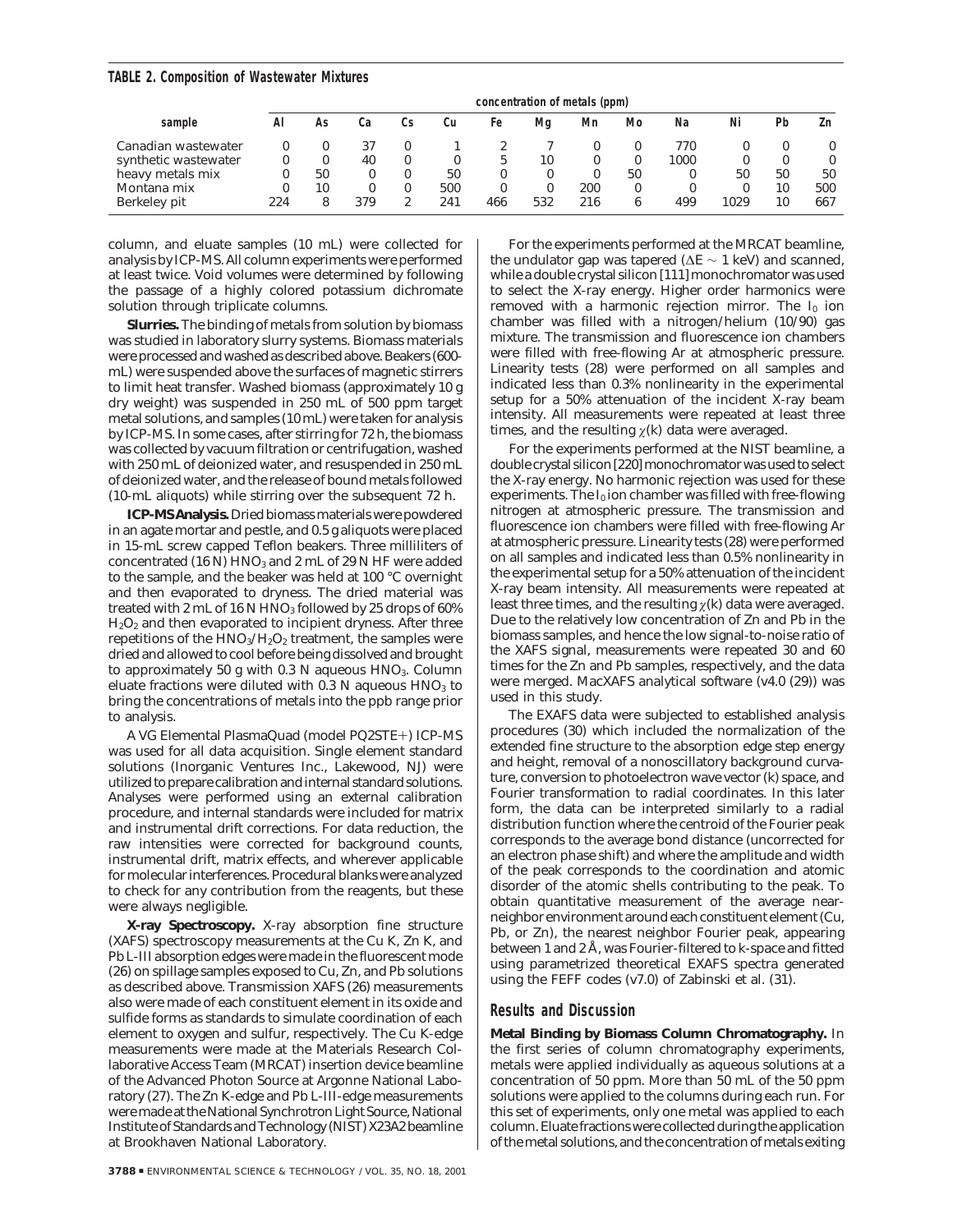

**FIGURE 1. Breakthrough of Pb on columns of spillage material. Pb was applied to the column at 500 ppm with a flow rate of 1 mL min**-**<sup>1</sup> , and 10-mL eluate fractions were obtained and then assayed by ICP-MS. Duplicate experiments gave similar results.**

the columns was determined by ICP-MS. The data have been corrected for the void volume water of approximately 5 mL and 8 mL for the spillage and ground corn cobs columns, respectively.

Spillage material was effective in retaining most of the target metals when applied as single-metal aqueous solutions (Table 1). The concentration of metals eluting from the column after the application of 50 mL of the 50 ppm solutions (2.25 and 2.10 mg metal for spillage and corn cobs columns, respectively) was less than 5 ppm for Cu, Mo, Ni, Pb, and Zn. Arsenic and Cs were more poorly retained by spillage material. Ground corn cobs also were effective in retaining most of the metals applied to the columns (Table 1). The eluate fractions contained less than 0.05 ppm of the metals, with the exception of As and Mo which were not retained as well. The applied Cs was completely adsorbed to the ground corn cobs but not to the spillage. In contrast, Mo was more poorly retained on the ground corn cobs but adsorbed well to the spillage material.

A breakthrough curve from the chromatography of Pb on the spillage material is shown in Figure 1. In this experiment, Pb was continuously applied as a 500 ppm aqueous solution to 20 g of spillage. Overloading of the biomass occurred after the application of approximately 100 mL of the metal solution. Lead in the applied solution passed through the column without additional retention after approximately 200 mL had been applied (Figure 1). Of the 97.5 mg of Pb applied before this plateau was reached, 58.2 mg were bound to the biomass matrix (20 g).

A synthetic mine wastewater was made that included the major nontoxic elements found in wastewater from a Canadian Cu mine (Table 2). The synthetic mine wastewater was used as a background solution to which individual target metals were added at a concentration of 50 ppm. Only one target metal was passed through each column, and eluate fractions were tested for metals during the application of more than 50 mL of the 50 ppm solutions (2.25 and 2.10 mg metal for spillage and corn cobs columns, respectively). The background of competing ions clearly influenced the binding of target metals to spillage material (Table 1). Arsenic and Cs were still the most poorly retained. Copper, Mo, and Pb were still very well retained. The levels of Ni and Zn passing through the columns were greater in the presence of the synthetic mine wastewater than in the single metal solutions.

The background of competing ions in the synthetic mine wastewater had a reduced effect on the binding of target metals to the ground corn cob material (Table 1). Arsenic was still poorly retained, whereas Cu, Mo, Ni, Pb, and Zn were very well retained. Cesium tended to exhibit less binding to ground corn cobs in a background of synthetic mine waste than from a single metal solution. However, more Mo was adsorbed to ground corn cobs in a synthetic mine wastewater background than in a single metal wastewater solution. The opposite effect was observed with spillage material.

A mixed metal solution was prepared containing As, Cu, Mo, Ni, Pb, and Zn, each at 50 ppm (Table 2). When more than 50 mL of the mixed target metal solution (2.25 and 2.10 mg of each metal for spillage and corn cob columns, respectively) was applied to spillage columns, Cu, Pb, and Mo were all well retained. Although Ni and Zn were well retained when applied in single solutions, their adsorption was reduced in the metal mixture, and breakthrough was observed after the passage of approximately 35 mL of the 50 ppm solution (data not shown). Similar experiments with ground corn cobs showed that Cu, Mo, and Pb were completely retained. Nickel and Zn also were well retained. Again, Mo binds better in the presence of other ions than in their absence.

A second synthetic mine wastewater was generated based on the concentration of metals reported for the Berkeley Pit in Montana (Table 2 (*24*)). Note that Cu, Mn, and Zn were in great excess relative to As and Pb. As more than 50 mL of this mixed metal solution was applied to a spillage column, Cu, Mn and Zn exhibited breakthrough after substantial binding had occurred. Arsenic was not well retained (77% of applied). Despite the binding of large amounts of Cu and Zn, Pb was still retained well (99% of applied) by the spillage. Similar results were obtained using ground corn cobs (Table 1). Again, Pb was well retained (96% of applied) even in the presence of a great excess of other metals and the adsorption of large amounts of Cu and Zn.

Samples of actual mine wastewaters were used from the Berkeley Pit in Montana, a copper sulfide mine. Data are presented here from surface water samples (Table 1), but samples from 200 m below the surface had similar metal contents and gave similar biosorption results. Although the background of competing metals was high (Table 2), Pb was very well retained by both spillage and corn cob biomass (96 and 90% retention, respectively), similar to the results obtained with synthetic wastewater mixtures. The retention of As from the Berkeley Pit wastewater was lower than that of Pb (45 and 69% retention for spillage and corn cob biomass, respectively). Nickel concentrations were as high as 0.1% in the wastewater, and substantial amounts were retained by both the spillage and corn cob biomass before breakthrough. The results obtained using mine wastewaters from the Berkeley Pit are encouraging and suggest that these biosorption matrices will have practical value for the development of remediation strategies.

**Slurry Experiments.** The binding of metals to biomass matrices was measured by following the removal of metals from solution in aqueous slurries. In simple stirred systems at room temperature, 10 g of matrix was exposed to 250 mL of 500 ppm target metal solutions in the synthetic mine wastewater background. These exposure levels are much higher than for the column chromatography experiments and greater binding was expected. Samples of the solution were analyzed after 1, 24, 48, and 72 h of exposure. After 72 h, the biomass was rinsed with deionized water by filtration, and then desorption into 250 mL of deionized water was followed for 72 h. The amount of Cu, Mo, and Pb bound to each matrix on a weight basis is given in Table 3. The highest value is for the binding of Pb to spillage material, reaching nearly 1% on a weight basis. In all cases, binding was rapid, with the vast majority of metal binding occurring during the first hour of exposure. Insignificant amounts of metals desorbed from the matrix over the additional 72 h in deionized water. The column breakthrough experiment in Figure 1 exhibited Pb binding of 0.3% on a weight basis. The difference may be due to the high rate of elution (short residence time) or to channeling (incomplete mixing) within the column.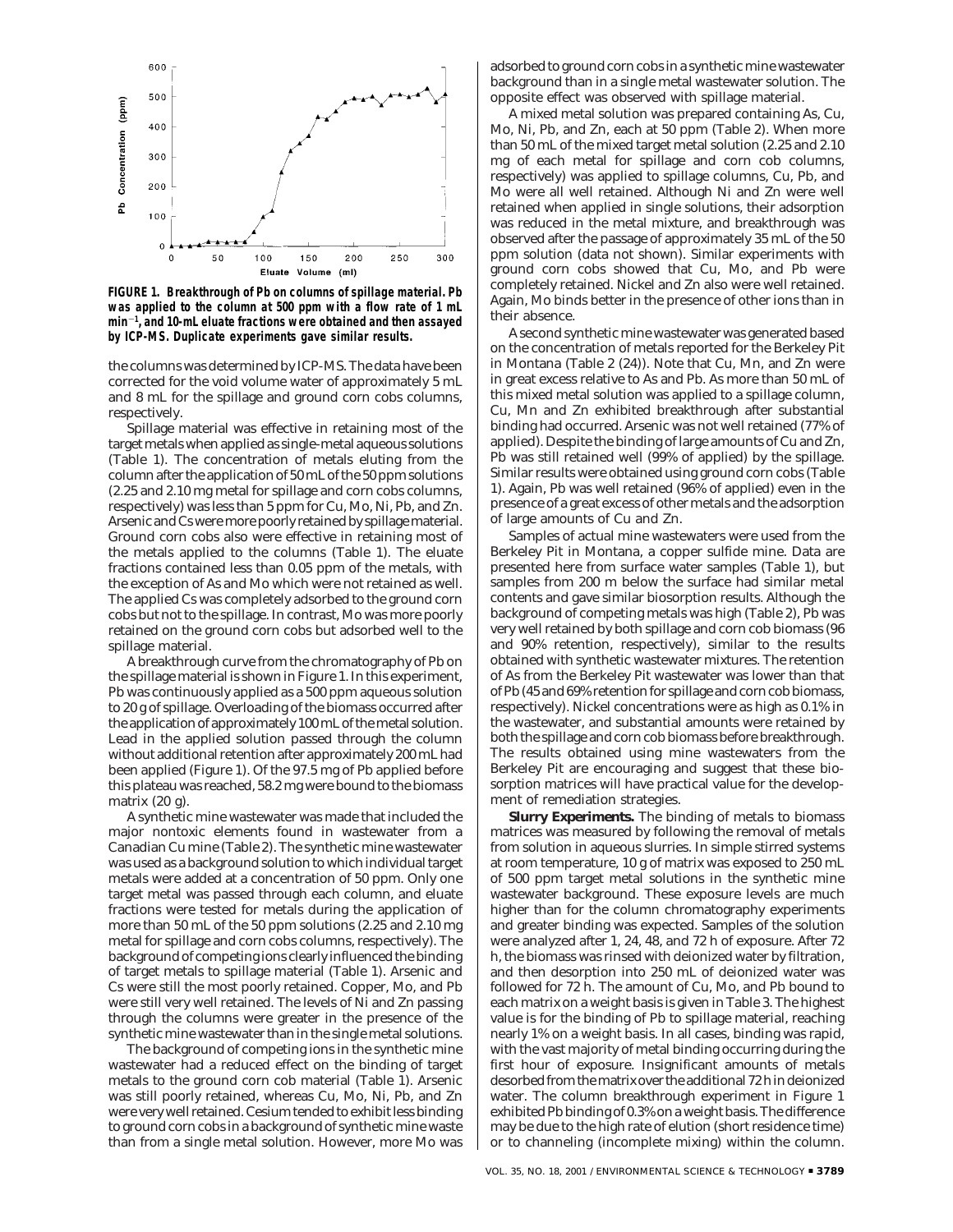## **TABLE 3. Metal Binding by Biomass in Slurries**

|           |       | amount bound                          |           |                                   |
|-----------|-------|---------------------------------------|-----------|-----------------------------------|
| matrix    | metal | $(\mu q \text{ metal/g})$<br>biomass) | (%<br>w/w | percentage<br>bound in first hour |
| corn cobs | Cu    | 1336                                  | 0.13      | 90                                |
| corn cobs | Mo    | 1603                                  | 0.16      | 100                               |
| corn cobs | Pb    | 9934                                  | 0.99      | 85                                |
| spillage  | Сu    | 928                                   | 0.09      | 100                               |
| spillage  | Mo    | 4200                                  | 0.42      | 68                                |
| spillage  | Pb    | 5260                                  | 0.53      | 92                                |

A series of slurry experiments was conducted with different concentrations of Mo or Pb in aqueous solution. Slurries containing 10 g of matrix were exposed to 250 mL of 50, 100, 250, and 500 ppm solutions of target metals for 72 h while measuring the disappearance of metals from solution aliquouts by ICP-MS. Adsorption isotherms were examined, and it was found that equilibrium conditions were not obtained even at the highest metal concentration used. Linear distribution coefficients  $(K_d)$  are reported as the slope of the line plotting *µ*g metals absorbed per g biomass against *µ*g of metal remaining per L of solution. For the spillage material, the  $K_d$ s were determined to be 7.9 and 13.9 L  $g^{-1}$  for Pb and Mo, respectively. For ground corn cobs, the  $K_d$ s were determined to be 9.1 and 10.2 L  $g^{-1}$  for Pb and Mo, respectively.

**Nature of Metal Binding.** The Cu K-edge X-ray absorption near edge structure (XANES) (*26*) of a spillage sample exposed to Cu solution was qualitatively compared to the Cu K-edge XANES of copper oxide and copper sulfide. These data indicate that the average stereochemical interaction between the Cu ions and the biomass are more similar to copper sulfide interactions than to copper oxide interactions (data not shown). Examination of the Cu EXAFS illustrated the quality of the Cu EXAFS dataset and also indicated the average local chemical environment of the Cu in the biomass to be consistent with the Cu ions bound to sulfur in the same fashion as that of copper sulfide (data not shown). Finally, Figure 2A is a representation of the Fourier transforms (∆*K*  $= 2.0 - 9.0$  Å<sup>-1</sup>, dk  $= 1.0$  Å<sup>-1</sup>) of the k<sup>2</sup>-weighted data of the Cu EXAFS. A closer inspection of these data also indicates direct interaction between the Cu ions and sulfur atoms. Additionally, inspection of the higher order coordination shells in these Fourier transforms  $(R = 2.5 - 4.0 \text{ Å})$  indicates that the Cu was not present in the biomass sample as a crystalline form of CuS. Results of fitting analyses could not definitively identify an atomic species beyond the first coordination shell of sulfur.

The results of Zn K-edge XAFS obtained from a zinc oxide powder standard and spillage biomass exposed to a Zn solution are shown in Figure 2B. In contrast to the results obtained from the Cu XAFS study, the Zn XAFS results indicate that the primary interaction between Zn ions and biomass was via an oxygen atom. To quantify the average coordination environment around the Zn ions, the Fourier transformed data (Figure 2B) were Fourier filtered ( $R_{\text{min}} = 0.45$  Å,  $R_{\text{max}} =$ 2.30 Å). Results of a fit of that data with similarly filtered data from the zinc oxide standard indicated an average Zn-<sup>O</sup> coordination number of  $5 \pm 1$ , an average Zn-O radial distance of 2.10  $\pm$  0.015 Å, and a change in the XAFS Debye-Waller factor (relative to the zinc oxide standard) of  $-0.003$  $\pm$  0.002 Å<sup>2</sup>. Although fits to the Zn XAFS data with Zn-S correlations were attempted, no statistically significant fits to the data were achieved.

The results of Pb L-III-edge XAFS obtained from a lead oxide (PbO) powder standard and spillage biomass exposed to a Pb solution are shown in Figure 2C. Similar to the results obtained from the Zn XAFS study, the Pb XAFS measurements



**FIGURE 2. Fourier transforms of the**  $\chi$ **(k)<sup>\*</sup>k<sup>2</sup> data from EXAFS measurements. (A) Cu K-edge EXAFS for copper sulfide (closed circles) and copper oxide (open squares) standards and spillage material exposed to copper solution (solid line); (B) Zn K-edge EXAFS for a zinc oxide standard (closed circles) and spillage material exposed to a zinc solution (solid line); and (C) Pb L-III-edge EXAFS for a lead oxide standard and spillage material exposed to a lead solution.**

indicate that the primary interaction between Pb ions and biomass was through an oxygen atom. However, inspection of the Fourier transform of the data (Figure 2C) indicates the presence of a "shoulder" on the right side of the first Fourier transform peak. This is indicative of an additional backscattering atom at a radial distance greater than the Pb-<sup>O</sup> radial distance. To quantify the average coordination environment around the Pb ions in the biomass, the Fourier transformed data (Figure 2C) were Fourier filtered ( $R_{\text{min}} =$ 0.75 Å,  $R_{\text{max}}$  = 3.2 Å). Results of a fit of that data with theoretical